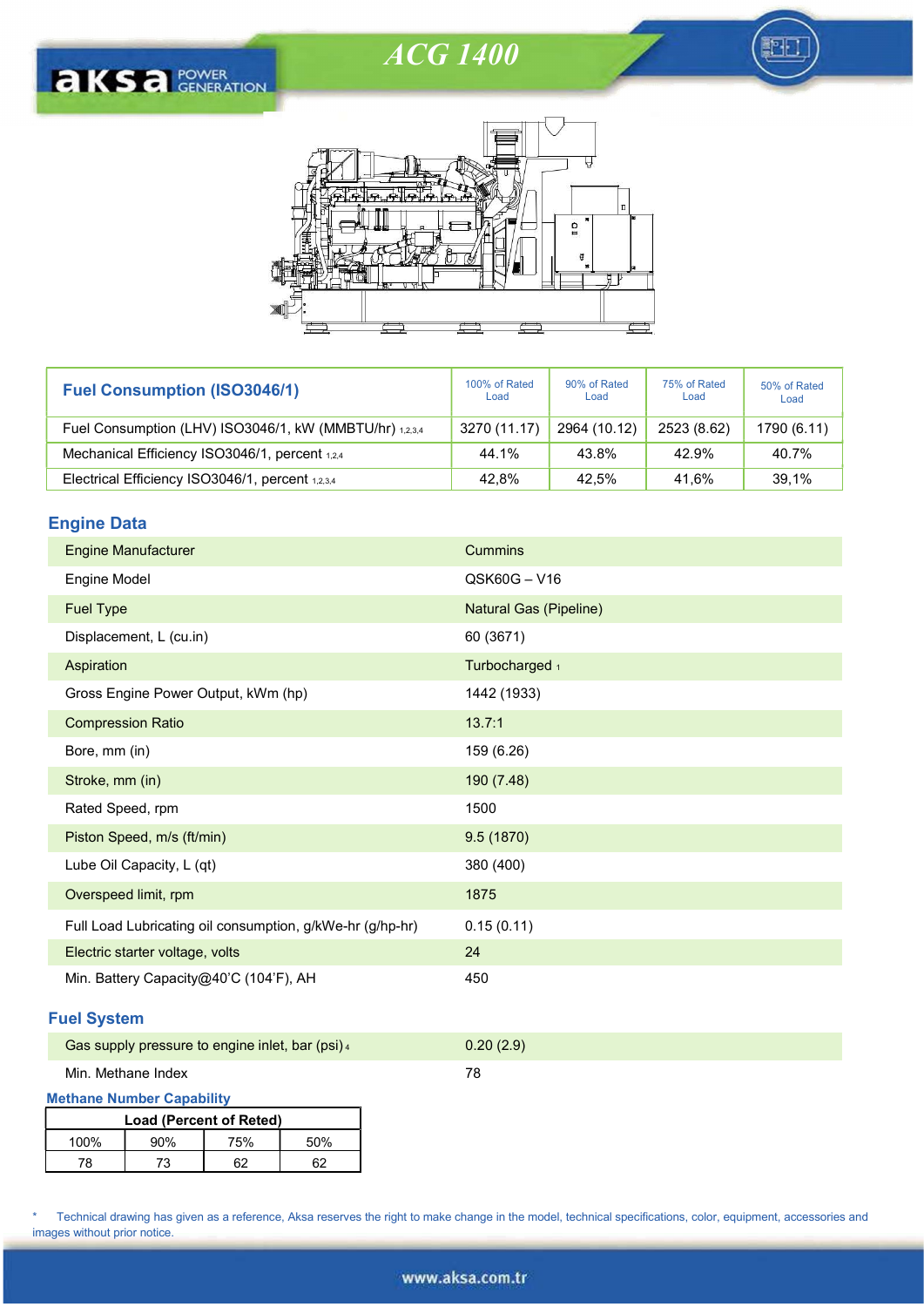

## Genset Dimensions – Open

| Genset Length, m (ft) 5         | 5.12(16.8)    |
|---------------------------------|---------------|
| Genset Width, m (ft) $_5$       | 2.23(7.3)     |
| Genset Height, m (ft) 5         | 2.77(9.08)    |
| Genset Weight (wet), kg (lbs) 5 | 15450 (33990) |

### Notes:

i

1.At ISO3046 reference conditions, altitude 1013 mbar (30 in Hg), air inlet temperature 25°C (77°F).

2.According to ISO 3046/I with fuel consumption tolerance of +5% -0%.

3.With air intake at 25°C (77°F). Tolerance ± 5°F.

4.Tested using pipeline natural gas with LHV of 33.44 mJ/Nm3 (905 BTU/ft3).

5.Weights and set dimensions represent a generator set with its standard features only.

| <b>Energy Data</b>                                            | 100% of Rated<br>Load | 90% of Rated<br>Load | 75% of Rated<br>Load | 50% of Rated<br>Load |
|---------------------------------------------------------------|-----------------------|----------------------|----------------------|----------------------|
| Continuous Generator Electrical Output kWe@1.0pf 1            | 1400                  | 1260                 | 1050                 | 700                  |
| Continuous Shaft Power, kWm (bhp) 1,2                         | TBD                   | TBD                  | <b>TBD</b>           | <b>TBD</b>           |
| Total Heat Rejected in LT Circuit, kW (MMBTU/h) 3             | 107(0.37)             | 95(0.32)             | 83 (0.28)            | 59 (0.20)            |
| Total Heat Rejected in HT Circuit, kW (MMBTU/h) 3             | 647 (2.21)            | 583 (1.99)           | 464 (1.58)           | 373 (1.27)           |
| Unburnt, kW (MMBTU/h) 4                                       | 88 (0.30)             | 80(0.27)             | 69 (0.24)            | 48 (0.16)            |
| Heat Radiated to Ambient, kW (MMBTU/h) 4                      | 212 (0.72)            | 192 (0.66)           | 165 (0.56)           | 121 (0.41)           |
| Available Exhaust heat to 105C, kW (MMBTU/h) 3                | 725 (2.47)            | 670 (2.29)           | 591 (2.02)           | 439 (1.50)           |
| <b>Intake Air Flow</b>                                        | 100% of Rated<br>Load | 90% of Rated<br>Load | 75% of Rated<br>Load | 50% of Rated<br>Load |
| Intake Air Flow Mass, kg/s (lb/hr) 5                          | 2.00 (15840)          | 1.80(14260)          | 1.51 (11960)         | 1.03(8160)           |
| Intake Air Flow Volume, m3/s $@$ 0°C (scfm) $s$               | 1.55(3460)            | 1.39(3100)           | 1.17(2610)           | 0.80(1790)           |
| <b>Exhaust Air Flow</b>                                       | 100% of Rated<br>Load | 90% of Rated<br>Load | 75% of Rated<br>Load | 50% of Rated<br>Load |
| Exhaust Gas Flow Mass, kg/s (lb/hr) 5                         | 2.07 (16390)          | 1.86 (14730)         | 1.57 (12430)         | 1.06(8400)           |
| Exhaust Gas Flow Volume, m <sub>3</sub> /s (cfm) <sub>5</sub> | 4.13 (8740)           | 3.76 (7960)          | 3.25(6860)           | 2.29 (4850)          |
| Exhaust Temperature After Turbine, °C (°F) 6                  | 432 (809)             | 441 (825)            | 457 (855)            | 491 (915)            |
| Max Exhaust System Back Pressure, mmHG (inH2O) 6,7            | 37.3(20.0)            | TBD                  | TBD                  | <b>TBD</b>           |
| <b>HT Cooling Circuit</b>                                     | 100% of Rated<br>Load | 90% of Rated<br>Load | 75% of Rated<br>Load | 50% of Rated<br>Load |
| HT Circuit Engine Coolant Volume, I (gal)                     | 181(48)               | 181(48)              | 181(48)              | 181 (48)             |
| HT Coolant Flow @ Max Ext Restriction, m3/h (gal/min)         | 70 (310)              | 70 (310)             | 70 (310)             | 70 (310)             |
| Max HT Engine Coolant Inlet Temp, °C (°F) Reference a         | 79 (174)              | 80 (175)             | 81 (178)             | 83 (182)             |
| HT Coolant Outlet Temp, °C (°F) 8                             | 90 (194)              | 90 (194)             | 90 (194)             | 90 (194)             |
| Max Pressure Drop in External HT Circuit, bar (psig)          | 1.0(15)               | 1.0(15)              | 1.0(15)              | 1.0(15)              |
| HT Circuit Maximum Pressure, bar (psig)                       | 5.0(73)               | 5.0(73)              | 5.0(73)              | 5.0(73)              |
| Min Static Head, bar (psig)                                   | 0.5(7)                | 0.5(7)               | 0.5(7)               | 0.5(7)               |

Technical drawing has given as a reference, Aksa reserves the right to make change in the model, technical specifications, color, equipment, accessories and images without prior notice.